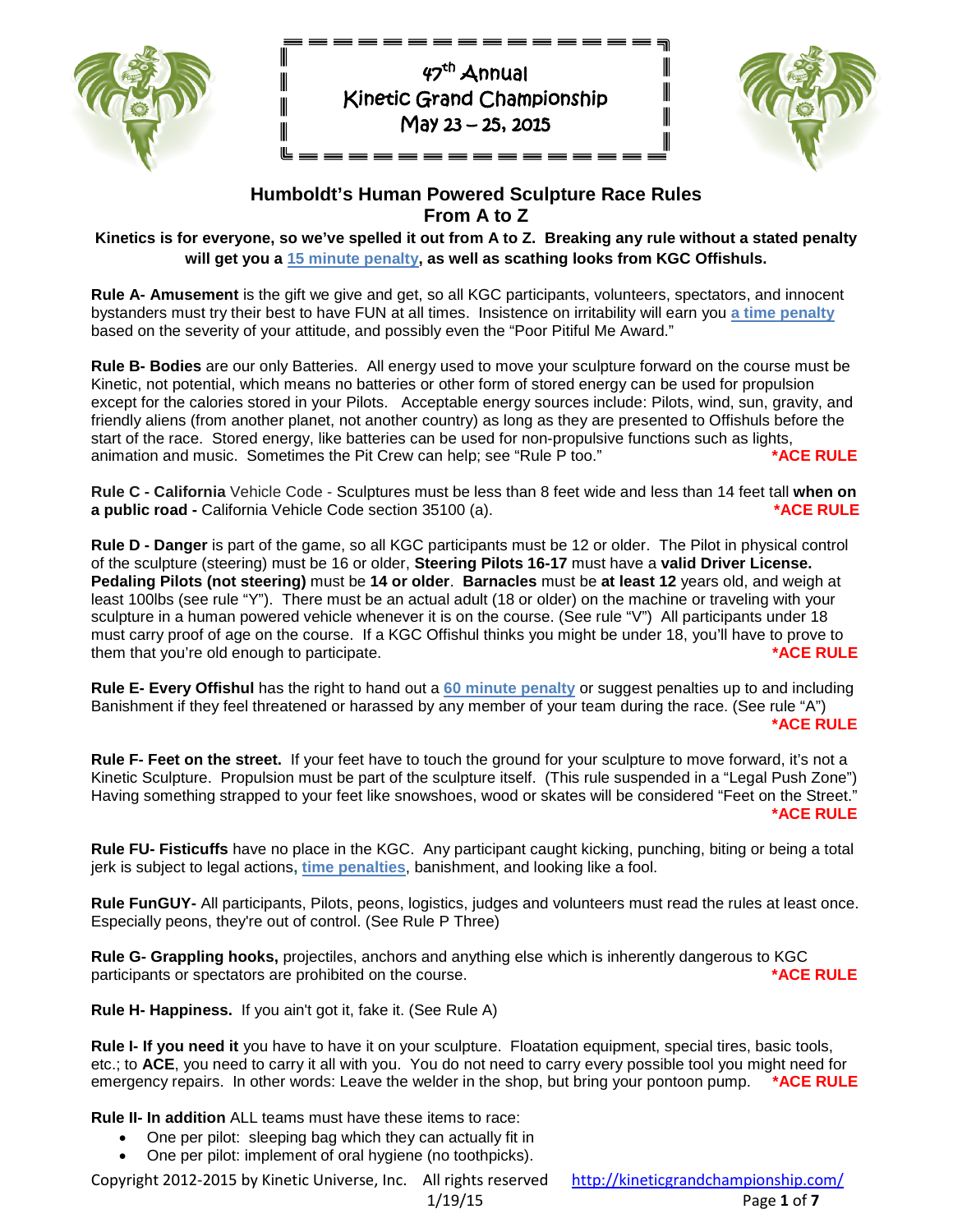- One per team: copy of the **Offishul KGC 2015** rules and maps in a plastic bag which will be provided at registration or check-in (Pilots are responsible for knowing the course.)
- One per team: A soothing item of psychological reassurance no smaller than a coffee cup, since your Mom won't be there to love and support you. If your Mom is on your team, then SHE must bring a soothing item of her own. Teddy Bears are highly recommended. Prizes will be given to the best Teddy, and penalties will be leveled for infractions such as "bear abuse."

**Rule J- Just in case** we think of something else, we'll leave this one blank.

**Rule K- Kamping** is required at Crab Park. All teams must camp within spitting distance of their machines on the beach. "Team spitting distance" is the combined spitting distances of all Pilots and Pit Crew on your team. Not kamping will get you a 3 hour penalty. **ACCE RULE \*ACE RULE \*ACE RULE** 

**Rule L- Leaving the course is not allowed.** Pilots are responsible for knowing the course (plus we give you a map). A **6 hour penalty** will be given for leaving the course, unless one of your pilots goes into labor they can have an hour or so to pop the little bugger out, and get back to the course. An autographed photo of the infant must be given to the Rutabaga Queen before your team can continue. If you are visiting a wounded comrade in the hospital, you must get written permission from the Glorious Race Director before leaving the course to avoid penalty.

**Rule L-A-W- Laws of the Land** still apply in the Kinetic Universe. All KGC participants must follow any orders given by Law Enforcement Officers, the Coast Guard, or Race Offishuls. Pilots under 18 are required to wear appropriate safety gear such as a helmet when on their machines. Road rules such as STOP signs and speed limits must be followed by all teams. A **60 minute penalty** will be given to any team caught breaking the Laws of the Land, plus whatever the cops have to say about it.

**Rule M- Moving laterally** is legal. Pilots and/or Pit Crew can move your sculpture sideways from the course or backwards along the course in order to gain better position with their feet on the ground without breaking Rule F. Barnacles must stay on the sculpture throughout these silly maneuvers. Any FORWARD movement will count as pushing, and lose your ACE! **\*ACE RULE**

**Rule N- NO LOUD CANNED MUSIC** at Crab Park. No unattended fires. Ever wonder why you have to have a 2 gallon bucket? It's to put out fires. No fireworks, or other obnoxiousness, and no trace left behind when you go.

**Rule O- Offishul KGC License Stickers** must be clearly displayed on both sides of your sculpture, so they can be seen by KGC Offishuls. Also, your team name and number should be proudly displayed on your sculpture for your own GLORY, and the benefit of the radio/TV/web audiences who tune in to admire your efforts.

**Rule O-Clock & Goddess Jen-O Says-** The course open and close times will be given to you in your racer packets. The Finish Line will close at 6:32 p.m., or at such time as will be designated by Goddess Jen-O on the first day to prevent racers on the course after dark. If you arrive at the Finish Line after the closing time, you will receive a midnight time as if you had arrived at 11:59 p.m., and lose your ACE status (when applicable.) Closing time for day two will be 7:07 p.m. On day three, vehicles failing to enter the Eel River, or reach the halfway point by the prescribed time, will be towed or must turn back and take surface roads to Fernbridge. This decision will be made by our highly trained and capable Kinetic Officials. For safety reasons, sculptures may only cross Fernbridge with a police escort; otherwise they must be carried across by motor vehicle (No towing on street.) Closing time on day three will be 4:37 p.m. *\****ACE RULE**

**Rule P- Pilots** you start with have to do the whole course without switching out. Same goes for Pit Crew and Barnacles (see rules "P too" and "Y") . . . No substitutions. Articulated or connected machines entered as one sculpture must stay connected for the whole race. You're all in this together. **\*\*\*\*\*\*\*\*\*\*\*\*\*\*\*\*\*\*\*\*\*\*\*\*\*\*\*\*\*\*\*\*\***\*\*

**Rule P too- Pit Crews** may not touch a sculpture on the course unless they're in a "Legal Push Zone," working on a stationary machine, or are preventing their team from rolling backwards down a hill. Each team is allowed one Pit Crew person (humans only) per Pilot person (also human). Only Pilots and Pit Crew are allowed to touch the sculpture while it's on the course.

Teams suffering a mechanical failure between the noon whistle and 12:22 on Saturday need to push off to the side, and wait. You may not work on your machines AT ALL between the start of the Race at the noon whistle, and 12:22p on Saturday **in order to prevent collisions on the Plaza.** Once it's out of the way: no repairs, no pushing, no pulling, and/or no touching your sculpture until 12:22p. **\*ACE RULE**

Copyright 2012-2015 by Kinetic Universe, Inc. All rights reserved <http://kineticgrandchampionship.com/> 1/19/15 Page **2** of **7**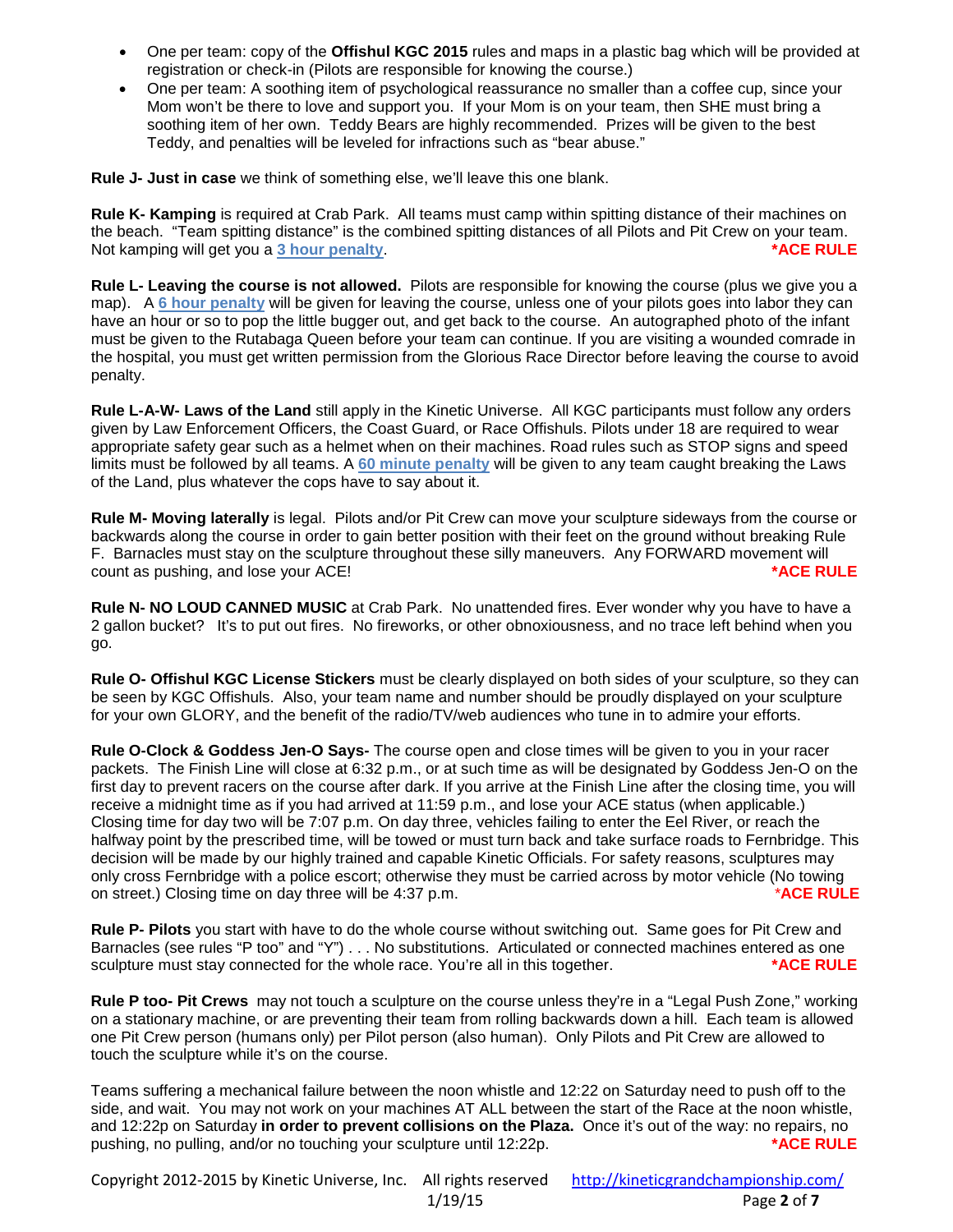**Rule P three- Peons and Pit Crews** following a sculpture on some human powered craft (like a bike) should stay out of the way of other teams. A racing sculpture shouldn't have to slow down to avoid an unbearably long train of pit and peons ... it is a race after all.

**Rule Q- Quick exit paths** must be planned and practiced by Pilots. You'll have two chances to show off your exit strategies: Safety inspections on the Plaza, and again before you get in the Bay on Day 2. **Rule R- Right of way to the swift/loud.** It's not nice to take up the whole course. Pilots must yield to faster moving vehicles if honked at, but only if it's possible without endangering your team or disrupting road traffic.

**Rule RQ- Rutabaga Queens** are to be bribed.

**Rule S- Safety Inspection** is a rigorous shake down that **all teams** must go through before they can start the race. You'll be scrutinized by some real tough customers. In order to not make them mad, you must have these safety equipment items on board at all times: **\*ACE RULE**

- Forward light visible for 20 yards
- Red tail light
- Approved "Safety Triangle" reflector on the rear of your sculpture no less than 12 inches to a side.
- One per Pilot: USCG approved Personal Floatation Device
- Functioning brakes (you'll have to prove that they work)
- One per Pilot: quart of water
- Road flare
- Working horn
- Two gallon bucket
- Compass (for navigation, not geometry)
- Hardened point accessible for towing
- Lost equipment will earn you a **60 minute penalty** per item. Failure to replace the lost Safety Equipment in a timely manner will result in ejection from the course for the rest of the KGC, and a bad reputation.

**Rule T- Trailering is Un-glorious!** If you break down, and are unable finish with your ACE, that's when you get all the people you can, and push that dead weight to the FINISH! Using a trailer or motor vehicle to move your machine during the race means that you are done, better luck next time. You are no longer eligible for awards in Art, Engineering, Speed or Grand Champion. People powering your broken machine across the finish line will earn you GLORY and leave you eligible for awards in Art, Pageantry, and more.

**Rule U- Unexpected things happen.** If for some reason there has to be a mid-race change in course, and you are diverted, your time will be adjusted by the Goddess using this formula:

Real time plus the difference between the fastest original time, and the fastest diverted time:

$$
RT + (FOT - FDT) = your time
$$

...unless the diverted course distance is really close to the original course distance, in which case forget we said anything. Failure to follow directions in regards to course changes will cause you to be in violation of Rule L, and Rule L-A-W.

**Rule V- Very Scary** things you're NOT allowed to do: NO drafting behind other vehicles on land or water to gain speed **(3 hour penalty).** Pit Crew may NOT follow right behind their team in a motorized vehicle. It is unpleasant and unhealthy for other teams on the course.

**Rule W- Water entrance and exit** must be done under Pilot power only. Sculptures must be propelled unassisted into, through, and out of each water terrain obstacle by the **pilots (on-board throughout)** in order to avoid a **one-hour penalty**. Pilots are responsible to avoid this penalty by being observed exiting the water by Referees. Pilots must exit at the Gate areas, as marked by flags and/or marked gates. Upon exiting water **all wheels** must be clear of the water to be a good exit/roll out. Avoid this penalty by being observed exiting the water by Referees at the official boat ramp (bay) or landing area (slough). All wheels must be clear of the water to be a good exit/roll out. *\****ACE RULE**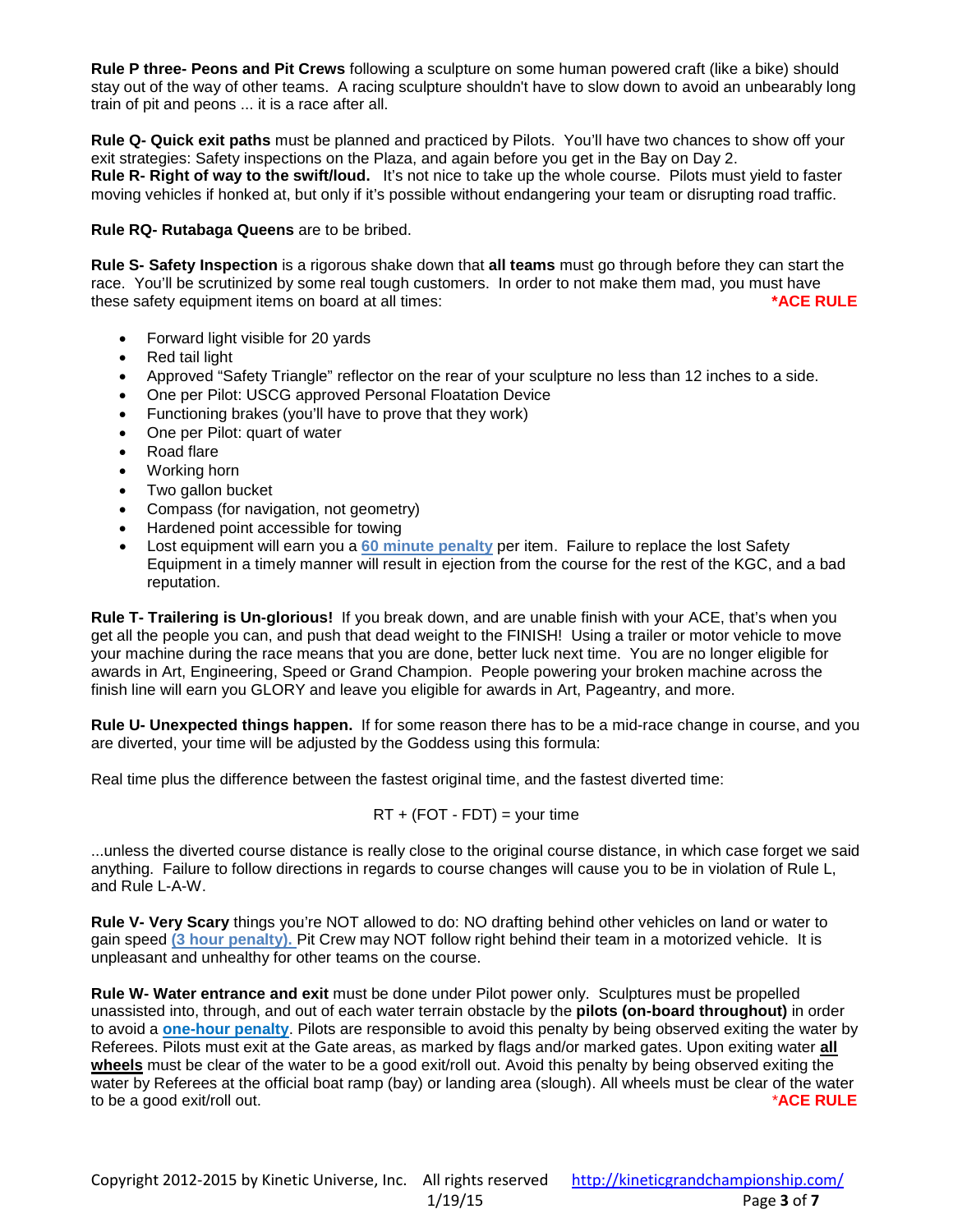**Rule WAAAAaaaaaaaa- Washing out to sea** would really mess up your glorious time, so the Sheriff's Marine Posse will set a "Drift Limit" on the water. The line will be pointed out to you during the Racer's meeting before you enter the water. Any team which "drifts" past the line will be towed back to safety, and given a **60 minute penalty.** Any team which must be towed all the way out of the water will incur a **7 hour penalty**. **\*ACE RULE**

**Rule X- X-ray vision** and/or any other super power may not be used to sneak a peek at race results or prizes before the Awards Ceremony.

**Rule Y- Youths (and youths at heart) too young or too old to pedal...get to be a Barnacle.** You'll need to be at least 12 years old, and weigh at least 100 pounds, to be a Barnacle. You can't help the machine move forward, or let it move forward without you on it, but carrying your lazy butt through the whole KGC will earn your team a **30 minute reduction** in time, and LOTS of GLORY! All KGC participants under 18 must carry proof of age on the course. If a KGC Offishul thinks you might be under 18, you'll have to prove to them that you're old enough to participate.

**Rule Z- Zeal for Kinetics is "high" enough.** The use or consumption of alcohol or illicit substances by any KGC participant during course hours is cause for immediate BANISHMENT. This is a family event. Intoxication on the course is a violation of vehicle operation laws, common sense safety requirements, and the admiration of our spectators and fans.

# **OTHER IMPORTANT STUFF**

Timing Problems: Remember, we will stop you in the case of a problem cropping up, and we will have timers there to make sure you are not penalized. Please report any concerns to Jen-O at the Finish Line at the end of each day. If you cannot find a timer, you are probably in the wrong place, or really late.

Do not borrow, relocate or otherwise alter a course marker - drives our Race Course Director crazy - and, if caught, will be a violation.

If a real world emergency arises, look for Race Offishuls. Believe it or not many of them have either or both a HAM Radio communicator and/or a Cell Phone with them.

If a Kinetic Medic says stop - do not be foolish, they are there to protect your health.

When crossing the Slough or the River, do not carry on the sculpture really valuable, expensive stuff (especially cameras, tools, etc.) The giant man-eating clams take pictures of the sculptures and are rumored to be building a sculpture with the tools that have been donated to them.

If you get a ticket that you think is totally bogus, you can appeal to the Kinetic Court of Appeals at the Finish Line at the end of each day. Bribes and a good story go a long way with the Judge, except in the case of an ACE violation. These cannot be bribed away.

At the awards ceremony many prizes will be given to the racers, so just because you carried your machine across the finish line does not mean you have not been noticed by our crack judges.

Remember we are here to have a good and fun time, even when you think that you are not having a good time, somebody who is having fun is watching you.

# **SCORING**

#### **RULES OF ACE:**

To earn the title of **ACE** and all the accolades attached, your sculpture must be ridden by all of its Pilots at all times over the entire course. To be considered for **ACE** status, **you must first register** your intent to attempt **ACE** status. Successful **ACE** vehicles will be awarded a five-hour bonus. Failure to complete the course with your **ACE** status intact will result in loss of the five-hour **ACE** bonus (5 hours will be added back to your time on the day you lose your **ACE** status).

If you do not register as an **ACE**, five hours will automatically be added to your time. You must retain your **ACE** status to the end of the race to be considered for Time, Engineering or Grand Champion Award(s). Ensure you have your **ACE** sticker on your sculpture number at all times, unless it is removed by an Offishul. To retain your **ACE** Status (yes, we love repeating the words **ACE** Status over and over) you must refrain from breaking the following rules: **RULES: B, C, D, F, G, I, K, L, M, O, P, P TOO, S, T, W, Wah! and Z**

Copyright 2012-2015 by Kinetic Universe, Inc. All rights reserved <http://kineticgrandchampionship.com/> 1/19/15 Page **4** of **7**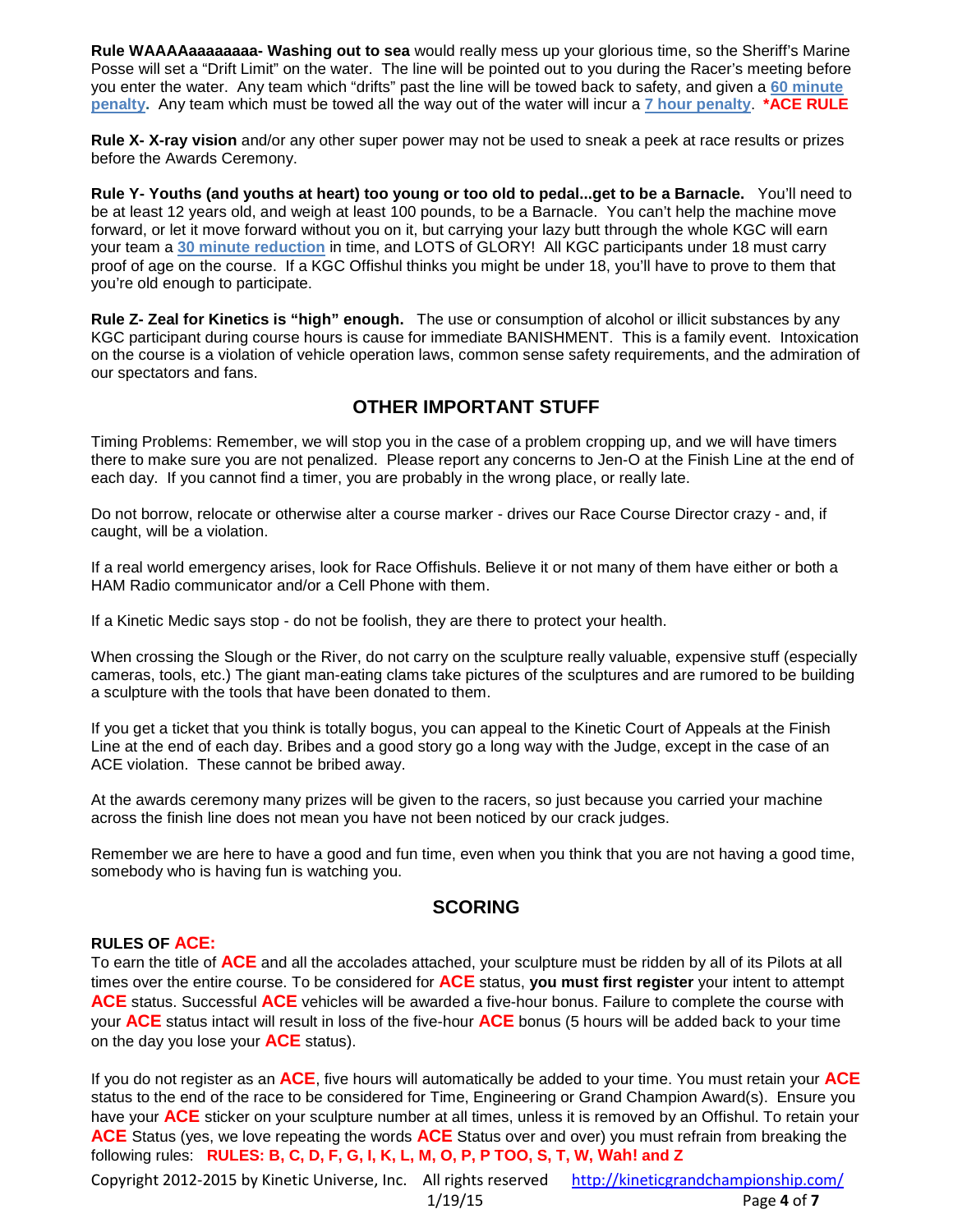# **TABULATING SCORES FOR ART, ENGINEERING, & SPEED: \*\*\*NEW for 2014 and beyond:**

The sculpture with the highest score/time in each Grand Champ category shall receive 100 points. Then, for each drop in place/standing/time, a sculpture shall have "X points" subtracted from their respective points earned, where X=100/Number of starting entries on Day One. All points are rounded to the nearest tenth of a point. The points earned are then tallied into the overall standings to determine Grand Champ.

**Example**: if 50 machines enter/start on Day One, X will equal 100/50, or 2, thus the team with the highest score or fastest time will receive 100 points, second will receive 98 points (100-2) and so on so on so forth.

## **ART AWARD CRITERIA: (points included in Grand Champ tabulations)**

Art shall be judged throughout the race by selected Art Judges. Kinetic Art is creative craftsmanship that includes such items as kinetic thrills, costumes, color, materials, and originality. Creativity, being in costume, playing the part with the audience, touching the audience with something artistically exciting, and connecting with people through art are all things that the art judges consider. Teams must complete the course, without trucking, to be eligible for an ART award. A **total of 100 points** will be allocated as follows:

• **20 point Categories**: Kinetic thrills, costumes, color, materials, and originality

# **ENGINEERING AWARD CRITERIA: (points included in Grand Champ tabulations)**

Engineering shall be judged at key points in the race by selected Engineering Judges. Kinetic engineering involves ingenious conquering of course obstacles through sculpture design. Equally considered will be ingenuity in any facet of sculpture design that functions in any truly unique or glorious manner. **You MUST ACE to win an Engineering Award.** A **total of 100 points** will be allocated as follows:

- **20 point Categories**: Innovation, drive system and floatation (total 60 points)
- **10 point Categories**: Form and function, fit, finish and successful application (total 40 points)

## **SPEED AWARD CRITERIA: (points included in Grand Champ tabulations)**

Speed awards are based on the fastest elapsed course time after any time-penalty infractions have been added. The fastest sculptures, based on these criteria shall receive the top Speed Awards. **You MUST ACE to win a Speed Award**.

## **GRAND CHAMPION AWARD CRITERIA:**

The Grand Champion shall be determined by adding scores from Art, Engineering & Time. The one with the highest score wins. The Grand Champion shall forfeit any lesser award, except **ACE,** so as to share the Glory and not to hog up all the biggest prizes. **The Grand Champion MUST, of course, ACE**.

## **PAGEANTRY AWARD CRITERIA: (NOT included in Grand Champ tabulations)**

Pageantry shall be judged throughout the race by selected Pageantry Judges. Pageantry awards are based on theatrical and mass crowd appeal and by seeking media glory. The most effective use of bribes, their tie in to the theme of their sculpture and variety will also be considered. A **total of 25 points** will be allocated as follows:

• **5 point Categories**: Humor, theatrics, glory, crowd appeal and bribes

## **OTHER AWARDS & PRIZES:** (include, but are not limited to & subject to change):

**ACE Medals**: Determined by the score sheet and is for Pilots who retain their **ACE** Status through the end of Day 3 and registered their team as an **ACE** team.

**6:32 Award:** Determined by actual time using the score sheet and is the 1<sup>st</sup> ACE to cross Day 1 Finish Line after course closure.

**Best Bribe:** Determined by the Art and Pageantry Judges, using the following criteria: Variety, Consistent with Sculpture Theme, number handed out to a variety of folks, such as spectators, judges, and volunteers.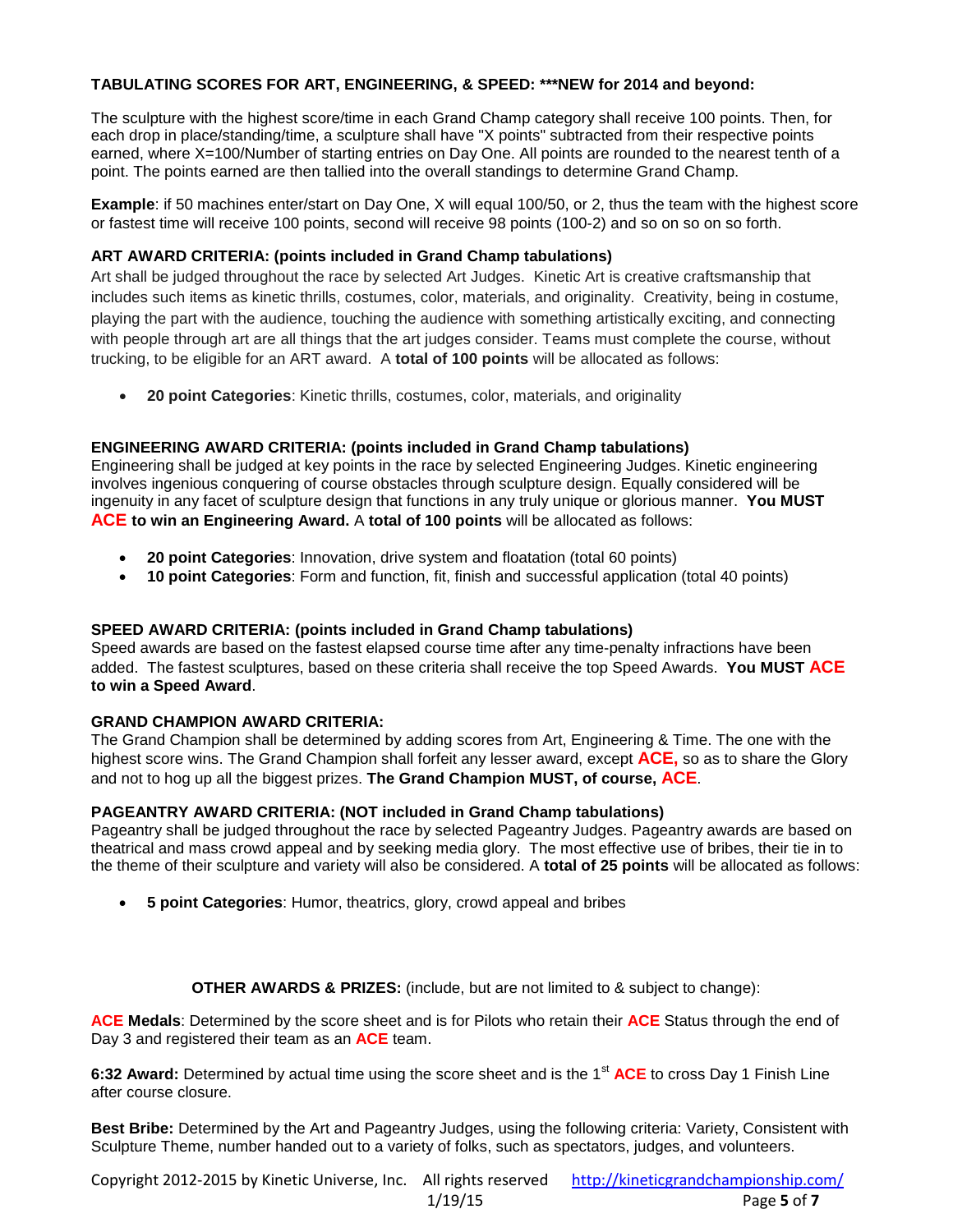**Best Campsite:** Determined by Campsite Judges using the following criteria: Food, Beverage, Theme, Service and Extra Flair. Each category is worth five points, for a total of 25 points. All bribes will be considered.

**Best Junior Award:** Determined by the Best Junior Judge of Others, using the following criteria: best Art, Engineering and Pageantry of a team/sculpture primarily made up of pilot(s)/pit under the age of 18.

**Best Pit Crew:** Determined by the Best Pit Crew Judge of Others, by any pit crew who goes above and beyond to support the sculpture/pilots, sacrificing oneself in extraordinary ways to ensure they have a successful race.

**Best Volunteer 1:** Determined by input from the Racers, using whatever criteria the racers want to use, based on how the volunteer supported and helped their or another team and always following **Rule A- Amusement**.

**Best Volunteer 2:** Determined by input from the Volunteers, Spectators and KUI, based on how they supported the race, teams and spectators, providing excellent customer service, and always following Rule A-Amusement.

**Biggest Splash:** Determined by the Biggest Splash Judge of Others - defined by the following equation: (splash zone \* vertical height) / machine size + guts. For instance, if a large machine makes a medium splash while slowly rolling into the water, while a small machine makes a comparable splash while bombing the ramp, the small machine wins. Bonus points if the machine displaces water in such a way as to rock the dock or splash spectators - minus points if you knock a judge in the water.

All (or most) water entrances are recorded to video and examined after the fact for comparison. A best effort will be made to provide winning pilots with a framed photo of their splash. Videos will be made available on YouTube as soon as humanly possible.

**Corvallis Graand Kinetic Challenge Committee Choice:** Determined by the Graand Kinetic Challenge Planning Committee Contingent, using the following criteria: Ability to come to Corvallis, OR, the 3<sup>rd</sup> weekend of July. It depends entirely on how each team conducts itself during Race Weekend in relation to other racers, officials, spectators and innocent bystanders, and of course the GKC Rep (bribery could be a factor). Playing nice counts! The Corvallis GKC awards a Race Registration and Camping Pass for (2 pilot 2 pit) to the team that exhibits the most "Outstanding Kinetic Spirit".

**Goddess Jen-O Award:** Determined by Goddess Jen-O, who does not divulge the criteria used.

Golden Dinosaur: Determined by the Golden Dinosaur Judge of Others by investigation and is the 1<sup>st</sup> team to break down AFTER leaving Plaza.

**Golden Flipper Sand:** Determined by the Golden Flipper Judge of Others, using the following criteria obviously a flip, like the classic Velo Crab of 2012. A spectacular crash (hopefully injury free) would be what we look for next. From there it gets a bit murky…

**Golden Flipper H2O:** Determined by the Golden Flipper Judge of Others. Any machine that tips, flips or otherwise goes %\*\*-over-tea-kettle into the water is a candidate. In the event that a machine does NOT meet the above criteria - which seems to happen with alarming regularity - the judges will give special consideration to any machines that manage to get themselves fully submerged or in an otherwise soggily precarious spot. We reserve the option of not awarding the Golden Flipper. Note: the Golden Flipper (H20) has been designed to float. This was deemed prudent since your machine did not.

**Hobart Brown Lifetime Achievement Award:** Determined by Goddess Jen-O and Team, based on those who have both influenced and made a significant and lasting imprint on the race. Initially developed to honor those key individuals who were involved in the creation and development of the race and made significant accomplishments in and contributions to race history.

**Mediocre Award:** Determined by the score sheet and is the team in the middle of the pack after all points have been determined. Teams must complete course to qualify.

**Most Improved:** Determined by the Most Improved Judge of Others, for the team that has made significant improvements in sculpture design, art, engineering and pageantry from the previous year.

**One for The Little Guy:** Determined by the One for the Little Guy Judge of Others, based on best combination of art, engineering and pageantry for those smaller scale sculptures.

Copyright 2012-2015 by Kinetic Universe, Inc. All rights reserved <http://kineticgrandchampionship.com/> 1/19/15 Page **6** of **7**